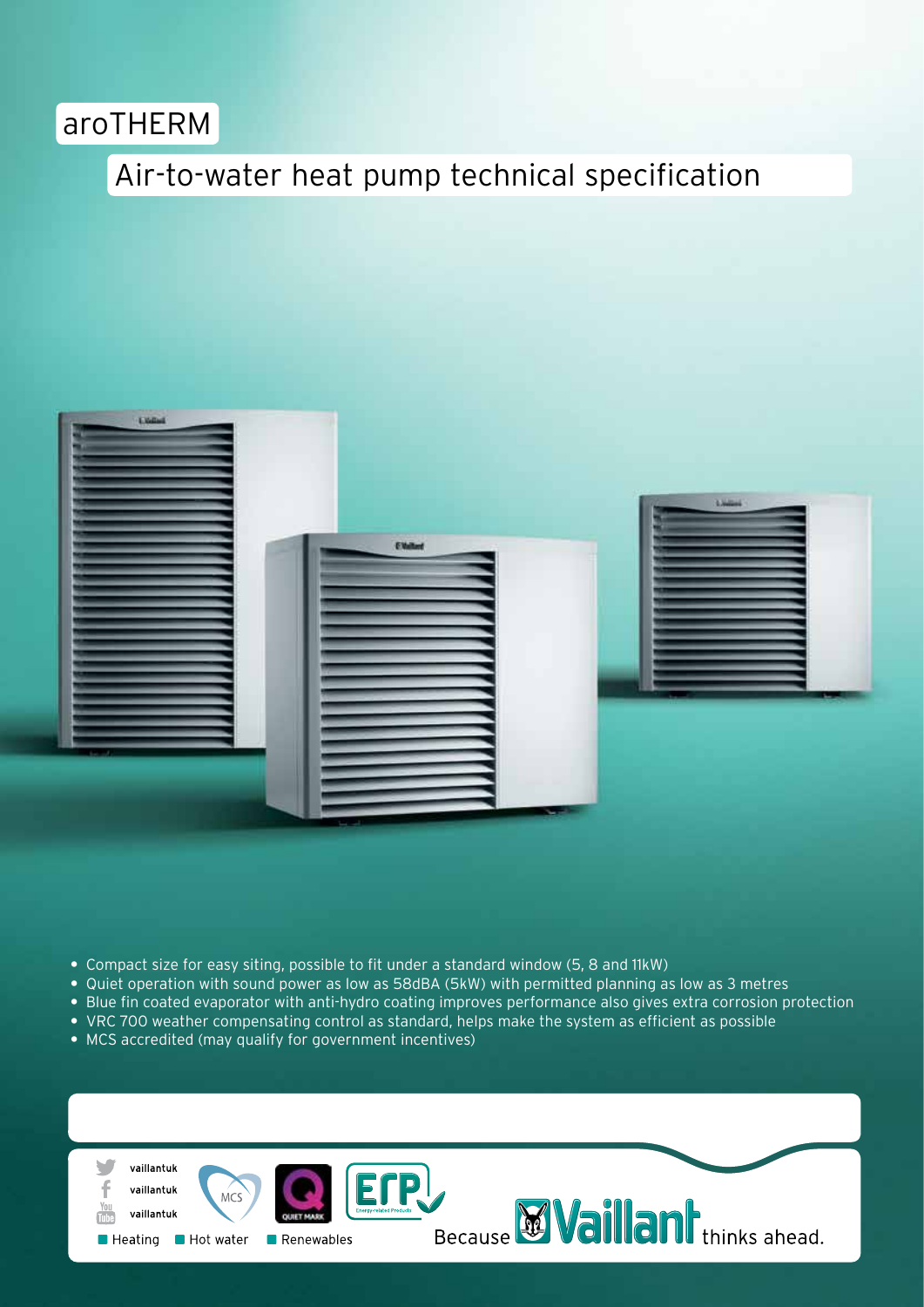# **Waillant**

### aroTHERM air-to-water heat pump technical data



| Article No. | <b>Vaillant parts</b>                      |               |
|-------------|--------------------------------------------|---------------|
| 0020196231  | aroTHERM 5kW pack                          |               |
| 0020175478  | aroTHERM 8kW pack                          | <b>ITIK W</b> |
| 0020175479  | aroTHERM 11kW pack                         |               |
| 0020196232  | aroTHERM 15kW pack                         |               |
| 0020165288  | aroTHERM 750mm flexi hose                  |               |
| 0020175140  | aroTHERM 600mm anti-vibration feet         |               |
| 0020145563  | aroTHERM glycol discharge vessel           | <b>ISKW</b>   |
| 0020222287  | aroTHERM 40 litre decoupler module         |               |
| 0020222285  | aroTHERM inline 6kW back-up heater         |               |
| 0020222286  | aroTHERM heat exchanger module             |               |
| Article No. | aroTHERM Hybrid systems                    |               |
| 0020196235  | aroTHERM 5kW hybrid                        |               |
| 0020178074  | aroTHERM 8kW hybrid                        |               |
| 0020178075  | aroTHERM 11kW hybrid                       |               |
| 0020196236  | aroTHERM 15kW hybrid                       |               |
| 0020196233  | aroTHERM 5kW hybrid (for Vaillant boiler)  | СI            |
| 0020178072  | aroTHERM 8kW hybrid (for Vaillant boiler)  |               |
| 0020178073  | aroTHERM 11kW hybrid (for Vaillant boiler) |               |
| 0020196234  | aroTHERM 15kW hybrid (for Vaillant boiler) |               |

| aroTHERM output and SCoP table |                |              |             |              |             |              |             |              |             |  |
|--------------------------------|----------------|--------------|-------------|--------------|-------------|--------------|-------------|--------------|-------------|--|
|                                |                |              | 35°C flow   |              | 40°C flow   |              | 45°C flow   |              | 50°C flow   |  |
|                                |                | output<br>kW | <b>SCoP</b> | output<br>kW | <b>SCoP</b> | output<br>kW | <b>SCoP</b> | output<br>kW | <b>SCoP</b> |  |
|                                | $-5^{\circ}$ C | 5.26         | 4.06        | 5.33         | 3.66        | 5.39         | 3.25        | 4.94         | 3.14        |  |
| <b>SkW</b>                     | $-3$ °C        | 5.66         |             | 5.97         |             | 6.28         |             | 5.68         |             |  |
|                                | 0°C            | 6.12         |             | 6.40         |             | 6.68         |             | 6.11         |             |  |
|                                | 2°C            | 6.43         |             | 6.71         |             | 6.98         |             | 6.41         |             |  |
|                                |                |              |             |              |             |              |             |              |             |  |
|                                | $-5^{\circ}$ C | 7.15         |             | 6.46         | 4.22        | 5.76         | 3.86        | 5.27         | 3.40        |  |
| 8kW                            | $-3$ °C        | 7.70         | 4.58        | 6.76         |             | 5.81         |             | 5.27         |             |  |
|                                | 0°C            | 7.81         |             | 7.20         |             | 6.58         |             | 5.98         |             |  |
|                                | 2°C            | 8.27         |             | 7.74         |             | 7.20         |             | 6.47         |             |  |
|                                |                |              |             |              |             |              |             |              |             |  |
|                                | $-5^{\circ}$ C | 8.23         | 3.46        | 7.70         | 3.07        | 7.17         | 2.68        | 5.65         | 2.60        |  |
|                                | $-3$ °C        | 8.42         |             | 7.86         |             | 7.30         |             | 6.00         |             |  |
| <b>11kW</b>                    | 0°C            | 9.25         |             | 8.57         |             | 7.88         |             | 6.70         |             |  |
|                                | 2°C            | 9.81         |             | 9.02         |             | 8.28         |             | 7.00         |             |  |
|                                |                |              |             |              |             |              |             |              |             |  |
|                                | $-5^{\circ}$ C | 12.65        | 3.89        | 12.07        | 3.34        | 11.00        | 2.79        | 10.25        | 2.72        |  |
| <b>15kW</b>                    | $-3$ °C        | 12.90        |             | 12.20        |             | 11.50        |             | 10.65        |             |  |
|                                | 0°C            | 13.20        |             | 12.85        |             | 12.40        |             | 11.78        |             |  |
|                                | $2^{\circ}$ C  | 14.00        |             | 13.55        |             | 13.10        |             | 12.45        |             |  |

#### learances:



Л



| Dimension (mm) | 5kW | 8kW  | 11kW | <b>15kW</b> |
|----------------|-----|------|------|-------------|
| Α              | 408 | 463  | 463  | 463         |
| B              | 980 | 1103 | 1103 | 1103        |
| С              | 840 | 975  | 975  | 1380        |
| D              | 386 | 437  | 437  | 437         |
| E              | 120 | 162  | 162  | 162         |
| F              | 740 | 778  | 778  | 778         |
| G              | 120 | 162  | 162  | 162         |



| Clearance | For heating mode |
|-----------|------------------|
| А         | > 250mm          |
| R         | $>1000$ mm       |
|           | $>120$ mm        |
|           | >600mm           |
|           | > 300mm          |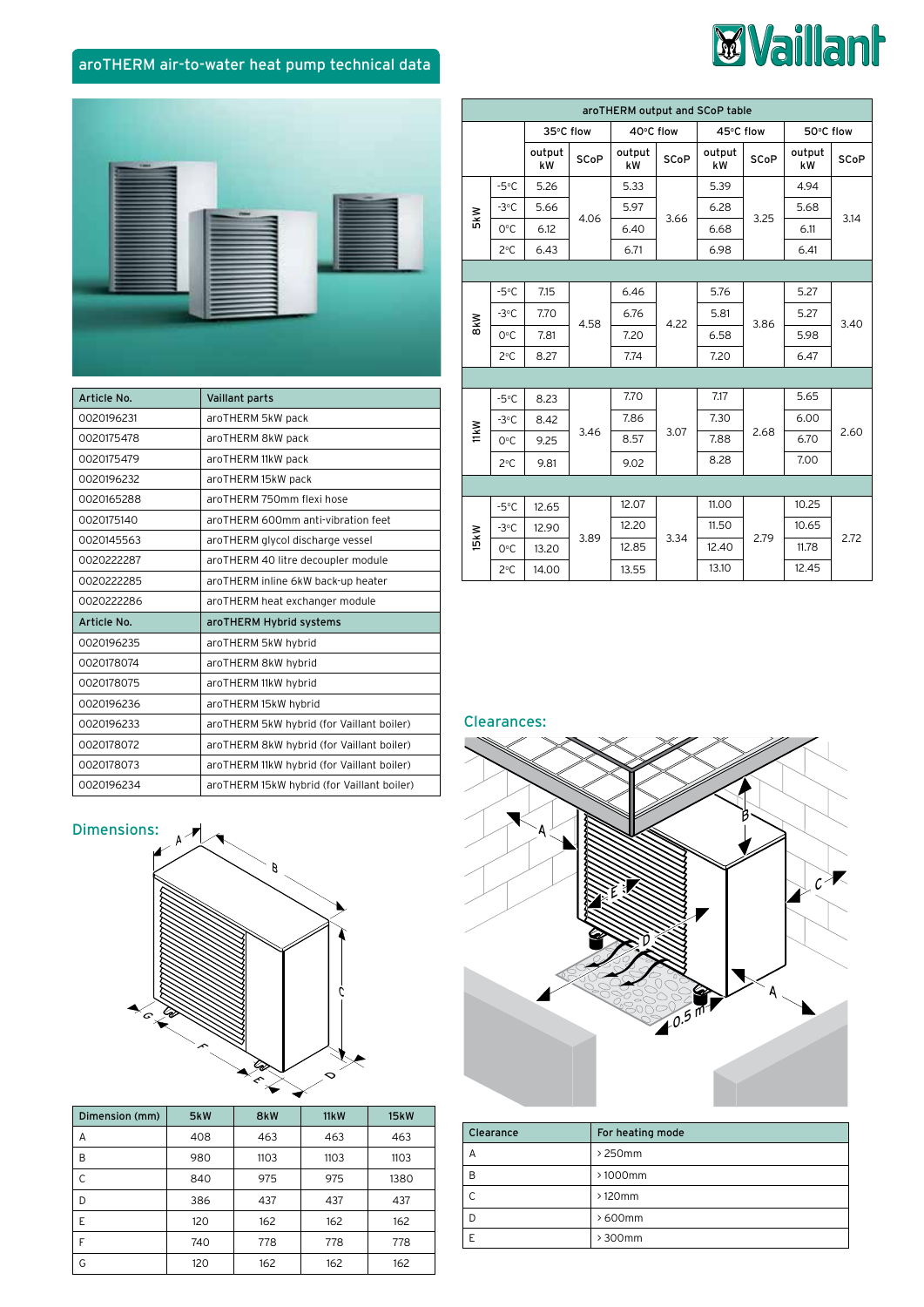

| <b>aroTHERM</b>                                                        |                               | 5kW              | 8kW               | 11kW                     | <b>15kW</b>     |  |
|------------------------------------------------------------------------|-------------------------------|------------------|-------------------|--------------------------|-----------------|--|
| Heat pump type                                                         | Monoblock air/water heat pump |                  |                   |                          |                 |  |
| Flow/return heating connections, heat pump                             | $1\frac{1}{4}$                |                  |                   |                          |                 |  |
| Product dimensions, width<br>mm                                        |                               | 970              | 1,103             | 1,103                    | 1,103           |  |
| Product dimensions, height                                             | mm                            | 834              | 975               | 975                      | 1,375           |  |
| Product dimensions, depth                                              | mm                            | 408              | 463               | 463                      | 463             |  |
| Net weight                                                             | kg                            | 86               | 102               | 126                      | 165             |  |
| Hydraulic lines material                                               |                               | Copper           |                   |                          |                 |  |
| Hydraulic connections material                                         |                               |                  |                   | <b>Brass</b>             |                 |  |
| Hydraulic seals material                                               |                               |                  |                   | <b>EPDM</b>              |                 |  |
| Plate heat exchanger material                                          |                               |                  |                   | AISI 304 stainless steel |                 |  |
| Pump casing material                                                   |                               |                  | Painted cast iron |                          |                 |  |
| Pollution rating                                                       |                               |                  |                   | $\overline{2}$           |                 |  |
| Electric connection                                                    | V/Hz                          |                  | 230/50            |                          |                 |  |
| Fuse type                                                              |                               |                  | T4A               |                          |                 |  |
| Inverter controller fuse                                               | A/V                           |                  | HRC 20/550        |                          |                 |  |
| Level of protection                                                    |                               | IP 25            |                   |                          |                 |  |
| Maximum start-up current                                               | А                             |                  | 16                | 20                       | 25              |  |
| Maximum current consumption                                            | A                             |                  | 25<br>16<br>20    |                          |                 |  |
| W<br>Pump power consumption                                            |                               | 1570<br>687      |                   |                          |                 |  |
| Fan power consumption                                                  | W                             | 15  42<br>15  76 |                   |                          | 15  76 Note 2 x |  |
| <b>Electrical classification</b>                                       |                               | $\mathbf{I}$     |                   |                          |                 |  |
| Overvoltage category                                                   |                               | Ш                |                   |                          |                 |  |
| Fan rotational speed                                                   | rpm                           | 550              |                   | 700<br>600               |                 |  |
| Sound power level for A7W35 according to<br>EN 12102 and EN ISO 9614-1 | dB(A)                         | 58               | 59                | 65                       |                 |  |
| Sound power level for A7W45 according to<br>EN 12102 and EN ISO 9614-1 | dB(A)                         | 58               | 59                | 65                       |                 |  |
| Sound power level for A7W55 according to<br>EN 12102 and EN ISO 9614-1 | dB(A)                         | 58               | 60                | 66                       |                 |  |
| Maximum DHW flow temperature                                           | ۰c                            | 60               |                   | 63                       |                 |  |
| Minimum air temperature (heating and<br>cylinder charging)             | °C                            | $-15$            | -20               |                          |                 |  |
| Maximum air temperature (heating)                                      | ۰c                            | 28               |                   |                          |                 |  |
| Maximum air temperature (cylinder<br>charging)                         | °C                            | 46               |                   |                          |                 |  |
| Maximum air flow                                                       | $m^3/h$                       |                  | 2,700             | 3,400                    | 5,500           |  |
| ErP rating (@ 35°C)                                                    |                               | $A++$<br>A+      |                   | $A++$                    |                 |  |
| ErP rating ( $@$ 55 $°C$ )                                             |                               | A+               | A++               | A+                       |                 |  |

| <b>Heating circuit</b>                                       |     | 5kW | 8kW   | 11kW  | 15kW  |  |  |
|--------------------------------------------------------------|-----|-----|-------|-------|-------|--|--|
| Minimum operating pressure<br>bar                            |     | 0.1 |       |       |       |  |  |
| Maximum operating pressure<br>bar                            |     | 3.0 |       |       |       |  |  |
| Heating circuit water contents in the heat<br>pump           |     | 1.1 | 1.6   | 2.1   | 2.7   |  |  |
| Minimum heating circuit water contents                       |     | 17  | 21    | 35    | 60    |  |  |
| Minimum volume flow rate                                     | 1/h | 380 |       | 540   | 1.200 |  |  |
| Nominal volume flow rate, maximum volume<br>1/h<br>flow rate |     | 860 | 1,400 | 1.900 | 2,590 |  |  |
| Hydraulic pressure difference<br>mbar                        |     | 640 | 450   | 300   | 370   |  |  |